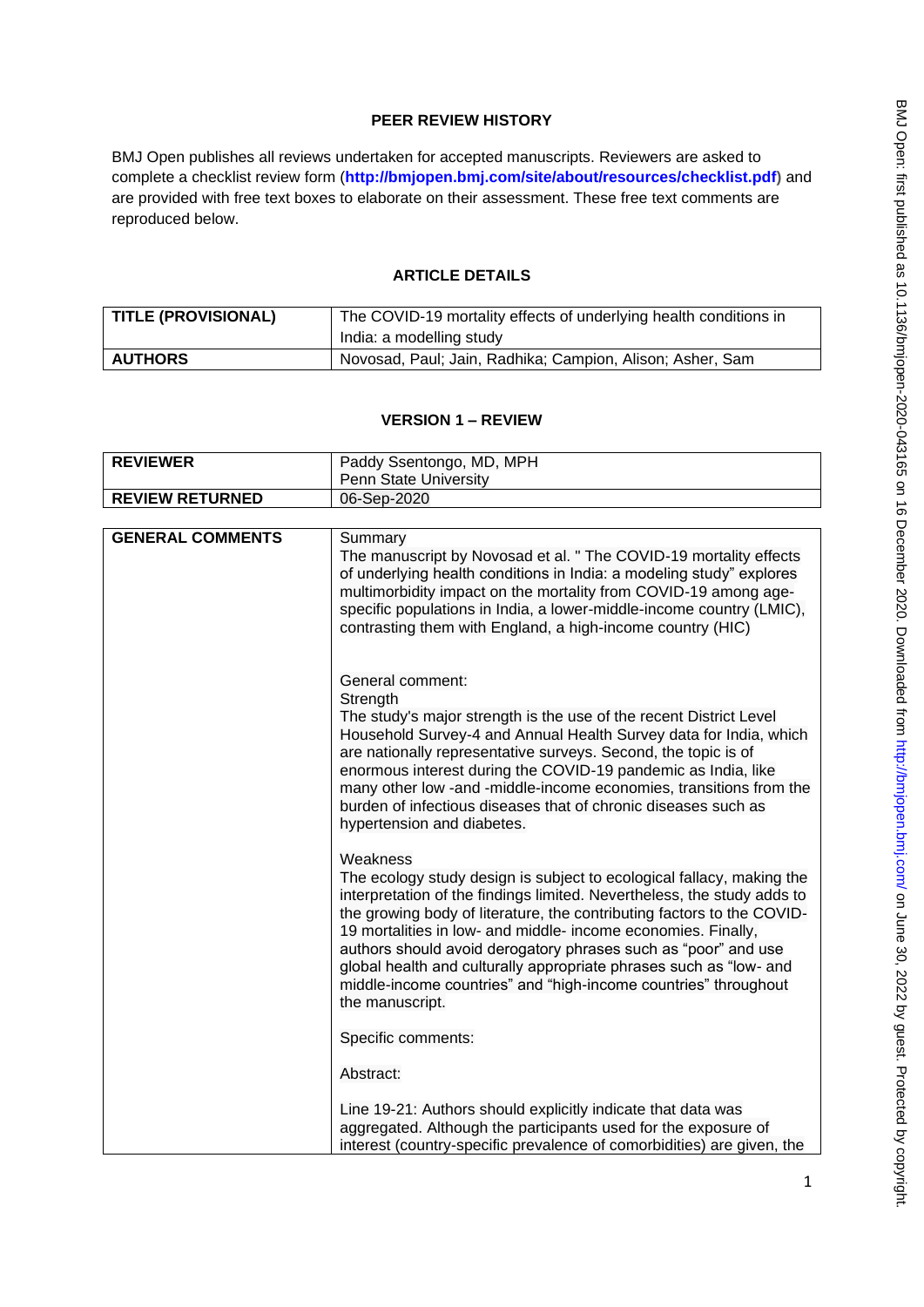| data source for the outcome (India mortality rates due to COVID-19)<br>is missing. Authors should provide the source of COVID-19 deaths,<br>or should clarify the outcome of interest.                                                                                                                                                                                                                                      |
|-----------------------------------------------------------------------------------------------------------------------------------------------------------------------------------------------------------------------------------------------------------------------------------------------------------------------------------------------------------------------------------------------------------------------------|
| Line 24-27: The authors should change the primary outcome from<br>'the proportional increased to age-specific mortality" to "age-specific<br>mortality"                                                                                                                                                                                                                                                                     |
| Line 30-36: Authors should avoid using causal words such as<br>"increased" or "reduced" but rather substitute with "higher" or "lower"<br>respectively. In addition, comorbidity cannot "reduce" mortality.<br>Suggested phrase: "Comorbidities were associated with a lower risk<br>of mortality in India compared to England".                                                                                            |
| Strengths and limitations of this study<br>Line 6-8: Please replace "lower-income" with "lower-middle-income<br>country"<br>Line 13-14" Please replace "overstate" with "overestimates"<br>Line 13-15: The authors should clarify what they mean by the<br>"largest analysis "to date. The authors should provide the sample<br>size used to make this claim.<br>Line 20-24: This point is rather confusing because data on |
| HIV/AIDS, malnutrition, and other comorbidities specific to low- and<br>middle- income countries exist. Why didn't the authors explore their<br>effects on the association between COVID-19 and mortality? Does<br>the limitation point imply that the author did not report these<br>associations are the data is not available?                                                                                           |
| Introduction:                                                                                                                                                                                                                                                                                                                                                                                                               |
| Line 16-17: It is not clear what the author means by "underlying<br>population health". Please rephrase.                                                                                                                                                                                                                                                                                                                    |
| Methods:<br>The authors state that OpenSAFELY was the source of RR for the<br>COVID-19 mortality for England. However, it's not clear the source<br>of COVID-19 mortality data for India. Please clarify this.                                                                                                                                                                                                              |
| The authors should clarify whether or not they had access to the<br>individual-level data from District Level Household Survey-4 and<br>Annual Health Survey, and had to aggregate the comorbidities by<br>age groups.                                                                                                                                                                                                      |
| Results:                                                                                                                                                                                                                                                                                                                                                                                                                    |
| Figure 2: Y-axis typo in population health. In addition, the current<br>title for the Y-axis is confusing. Consider changing to "RR of COVID-<br>19 mortality". Unless you are implying the risk of having comorbidity<br>as opposed to the risk of death.                                                                                                                                                                  |
| Figure 2 caption and legend: change health conditions to<br>"comorbidities"<br>Figure 3 caption and legend: "conditions" to comorbidities"                                                                                                                                                                                                                                                                                  |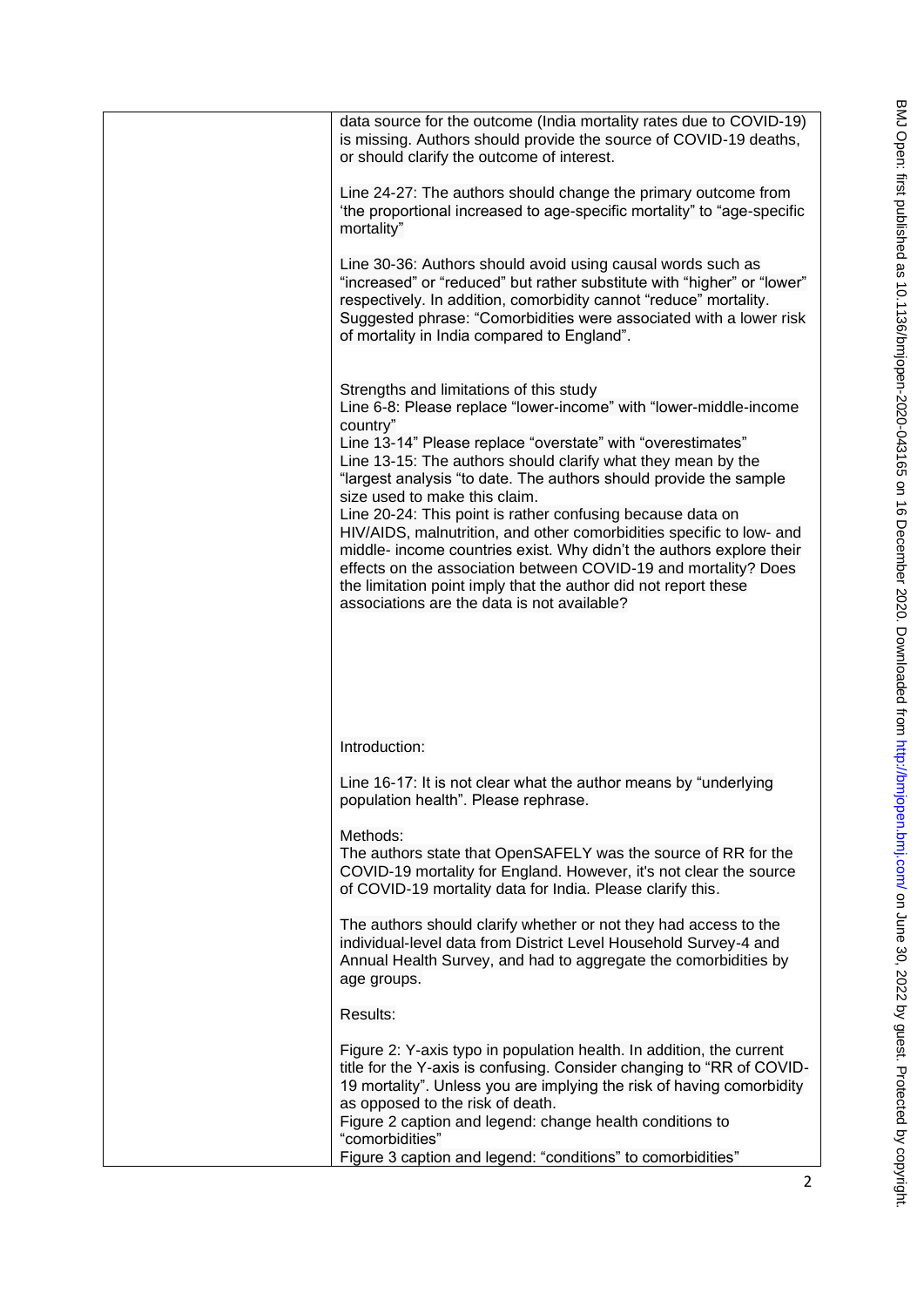| The age categorization used here provided by the District Level<br>Household Survey-4 and Annual Health Survey data? If not, the |
|----------------------------------------------------------------------------------------------------------------------------------|
| authors should state how they recategorized age.                                                                                 |
| As suggested above, avoid using causal language through the<br>manuscript. Replace "increase" by associated with "higher" etc.   |
|                                                                                                                                  |
| Manas Pratim Roy                                                                                                                 |
| Ministry of Health and Family Welfare, New Delhi, India                                                                          |
| 11-Sep-2020                                                                                                                      |
|                                                                                                                                  |
| Well written article.                                                                                                            |
| Please mention the source of DLHS data for obesity in males. The                                                                 |
| reports available indicate BMI only in females.                                                                                  |
| From Table 2, hypertension seems to be a protective factor.                                                                      |
| Explanation might be added.                                                                                                      |
| Relative risk for uncontrolled hypertension is 1.94 in Table and 1.95<br>in Text                                                 |
| Discussion may be elaborated further, with findings from other                                                                   |
| countries.                                                                                                                       |
|                                                                                                                                  |

# **Reviewer 1**

**REVIEWER** Manas Pratim Roy

**GENERAL COMMENTS** Well written article.

**REVIEW RETURNED** 11-Sep-2020

**1. "The ecology study design is subject to ecological fallacy, making the interpretation of the ndings limited.**

**We agree that there are limitations to the interpretation of our ndings. Because we do not have access to complete patient-level data from India and England, we perform an exercise with the population data available to determine if di erent distributions of comorbidities in England and India can explain the discrepancy in the age distribution of COVID-19 fatalities between the two countries. One major assumption we are forced to make without patient-level data is that the relative risk of each comorbidity is independent of other comorbidities. In reality, it is possible that there are signi cant interactions between comorbidities such that a patient with high blood pressure and diabetes is at much greater risk than the simple combination of each of those independent risk factors. However even with the limitations, we can say that we nd no evidence that comorbidities alone can explain why a larger share of India's COVID-19 deaths are people under 60 relative to England.**

**2. Clarify that the DLHS and AHS data was aggregated from the individual level.**

**In the methods section, we have clari ed that we accessed DLHS and AHS data at the individual level and then aggregated to the national level. We include a detailed accounting of this aggregation along with an explanation of how we de ned each health condition from the biomarker data reported in the Indian surveys in the Appendix.**

**3. "Line 30-36: Authors should avoid using causal words such as "increased" or "reduced" but rather substitute with "higher" or "lower" respectively. Also, comorbidity cannot "reduce" mortality. Suggested phrase: "Comorbidities were associated with a lower risk of mortality in India compared to England".**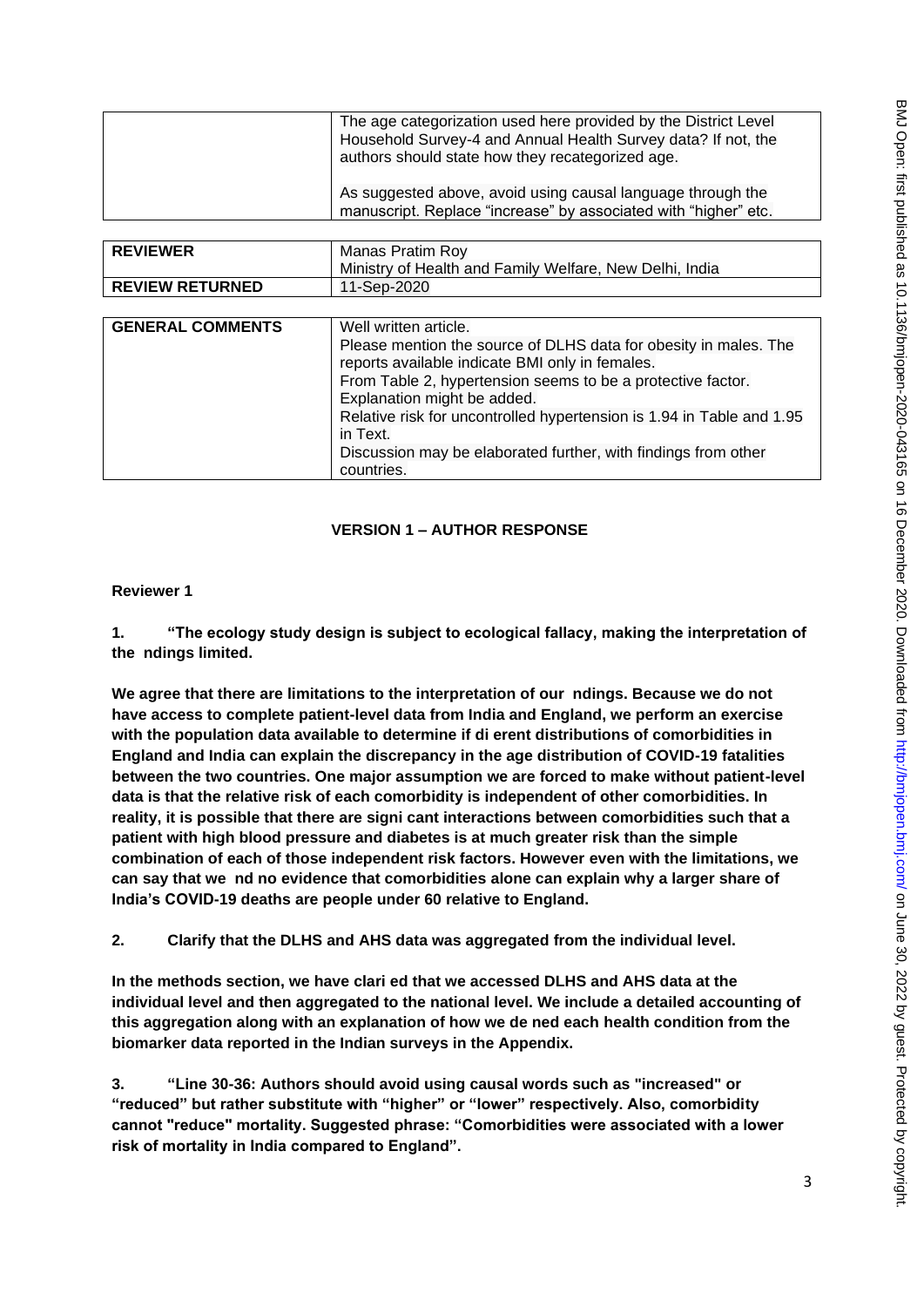**We understand the concern about asserting a causal relationship between comorbidities and mortality, though in this case we are talking about how estimates of mortality are impacted by the estimated risk of each comorbidity and the incidence rate of that comorbidity in a population. We want to stress that in the mathematical model we have used, the relative risk of each comorbidity, when combined with the population age and sex distribution and incidence of that comorbidity, really does cause increase or decrease in the estimate of total population mortality.**

**4. "Why didn't the authors explore [the e ects of HIV/AIDS, malnutrition, and other comorbidities speci c to low- and middle- income countries exist] on the association between COVID-19 and mortality?"**

**This study relies on age-speci c estimates of the mortality risk of each particular condition that has been**

**identi ed as a signi cant comorbidity for COVID-19 patients (as of summer 2020). While there is data on the incidence of HIV/AIDS, malnutrition, and other comorbidities speci c to LMICs, we are not aware of studies comparable to Williamson et al. (2020) to quantify the increased mortality risk a COVID-19 patient will face if they have one such comorbidity. This is largely due to the fact that the rst outbreaks of COVID-19 and large studies of the virus occurred in high income countries- speci cally why conditions with higher incidence rates in LMICs would not be captured by such studies. These studies require large populations and patient-level medical data. We used the best age- and gender-speci c hazard ratios on comorbidities available to us, those reported for each condition from the OpenSAFELY study, which meant we were limited to the comorbidities reported in that study. We encourage future research to investigate the association of other potential comorbidities such as HIV/AIDS and malnutrition on increased mortality risk from COVID-19.**

**5. "The authors state that OpenSAFELY was the source of RR for the COVID-19 mortality for England. However, it's not clear the source of COVID-19 mortality data for India. Please clarify this."**

**The RR estimates for each comorbidity from OpenSAFELY are independent evaluations of the increased mortality risk an individual will face if they have that particular comorbidity at the time of COVID-19 infection. The RR estimate for each comorbidity is independent of the age, gender, or nationality of an individual, as well as the other comorbidities that individual may have. We applied the OpenSAFELY RR estimates to the populations of both India and England to estimate mortality rates for each country. The population of each country is de ned by the age-speci c incidence of each comorbidity as well as the age and sex distributions, but we assume that the age-speci c RR estimates are contant between the two countries. Therefore we do not have a separate source for Indian mortality data. We clari ed in the text that we make this assumption that RRs are the same in England and in India.**

**6. "The age categorization used here provided by the District Level Household Survey-4 and Annual Health Survey data? If not, the authors should state how they recategorized age."**

**We used individual-level data from DLHS-4 and AHS, which report respondent ages, so no recategorization was required. When the underlying aggregate data sources had age**